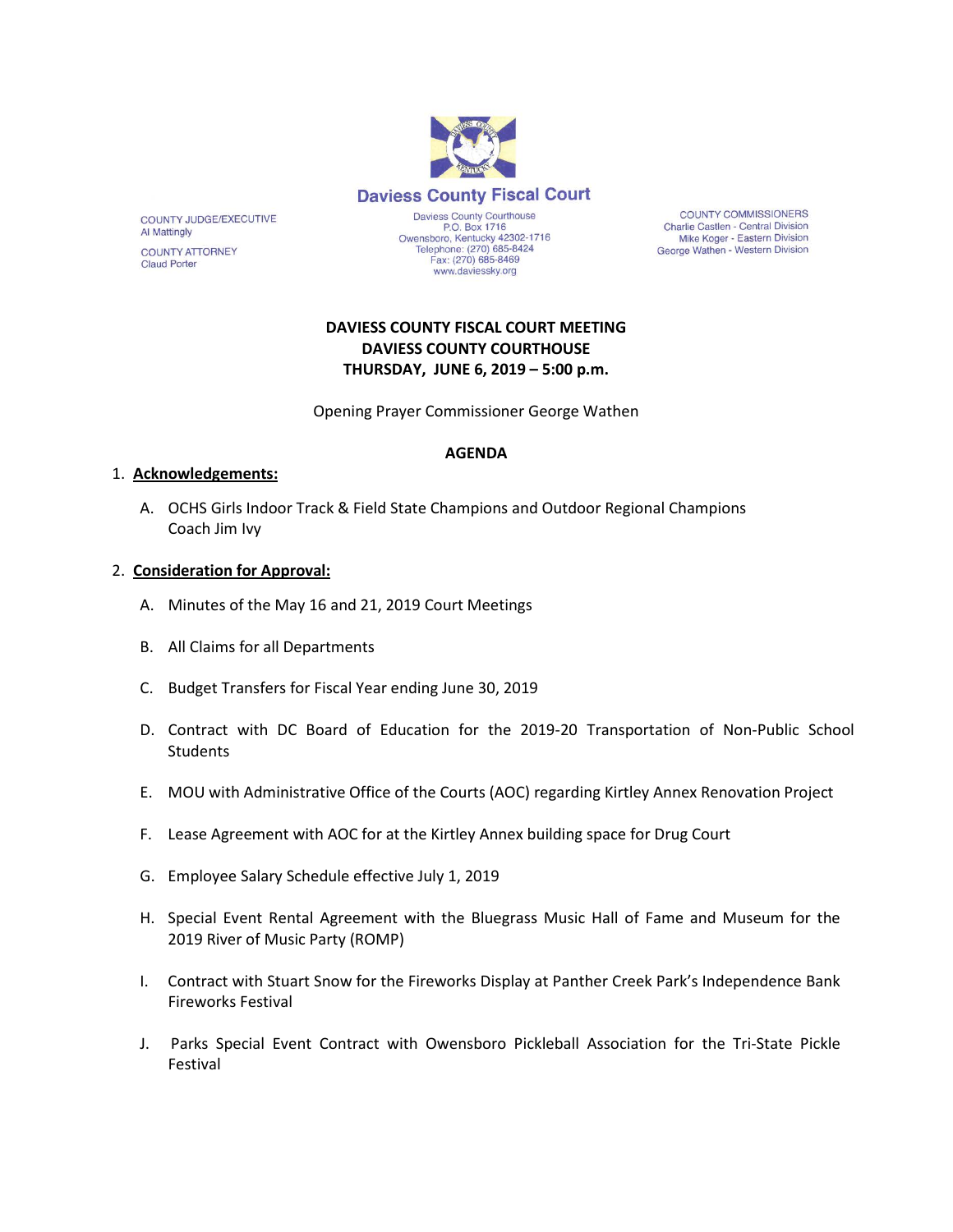- K. **Resolution 11-2019** Sale of the Daviess County Fiscal Court's 1/3 Interest in the 31.081 acres of land in the MidAmerica Airpark to the City of Owensboro and Approval to Transfer Property Deed to same
- L. **Resolution 14-2019** Adopting and Approving the Execution of a MOA with KYTC for Reimbursable Funding to Resurface Various County Roads for \$651,619
- M. **Resolution 15-2019** KY Office of Homeland Security (KOHS) Cyber Security Grant Application for the Daviess County Sheriff's Office
- N. Daviess County's 2019-20 Roadway Resurfacing List
- O. Approval to Renew the Following Bids**:**
	- **Bid No. 11-2018: Janitorial Services for Admin Facilities (1st)**
	- **Bid No. 12-2018: Janitorial Services for Judicial Center (1st)**
	- **Bid No. 16-2016: County Uniforms (3rd)**
	- **Bid No. 20-2017: Wood Grinding Services (2nd)**
	- **City Bid #3060: Rock Salt - Type 1; Grade 1 (3rd)**
- P. Award the Following Bids:
	- **Bid No. 11-2019**: Pavement Striping
	- **Bid No. 12-2019**: Ready-Mix Concrete
	- **Bid No. 13-2019**: Culvert Pipe
	- **Bid No. 14-2019**: Crushed Limestone
	- **Bid No. 15-2019**: Bulk Delivered Fuels
	- **Bid No. 16-2019**: Recycling Services
	- **Bid No. 17-2019**: Tire Repair & Maintenance Services
	- **Bid No. 18-2019**: Whitesville Fire Station Roof Replacement
	- **Bid No. 19-2019:** Horse Fork Creek Park Steel Fence System
- Q. Advertise for Road Department Supervisor
- R. **Second Reading of KOC A.96 (2019) 10-2019 -** Daviess County Fiscal Court 2019/2020 Budget
- S. **Second Reading of KOC 220.32 (2019) 11-2019 -** An Ordinance Relating to a Proposed Increase of the Occupational and Net Profits License Fees by Persons and Business Entities Conducting Businesses, Occupations and Professions within the County of Daviess, Kentucky, as Amended by KOC 220.18 (2004), KOC 220.19 (2005), KOC 220.17 (2006) AND KOC 220.20 (2006)

#### 3. **Consideration for Appointment:**

- A. Ohio County Water District Board
	- Reid Haire (1 term) #16-2019 Term 06/15/19 – 06/15/2023

## 4. **Consideration for Discussion:**

- A. First Reading of KOC A.94.01(2019) 12-2019, an Ordinance amending the FY18/19 Budget
- B. Other business to be brought before the Daviess County Fiscal Court
- C. Public Comments